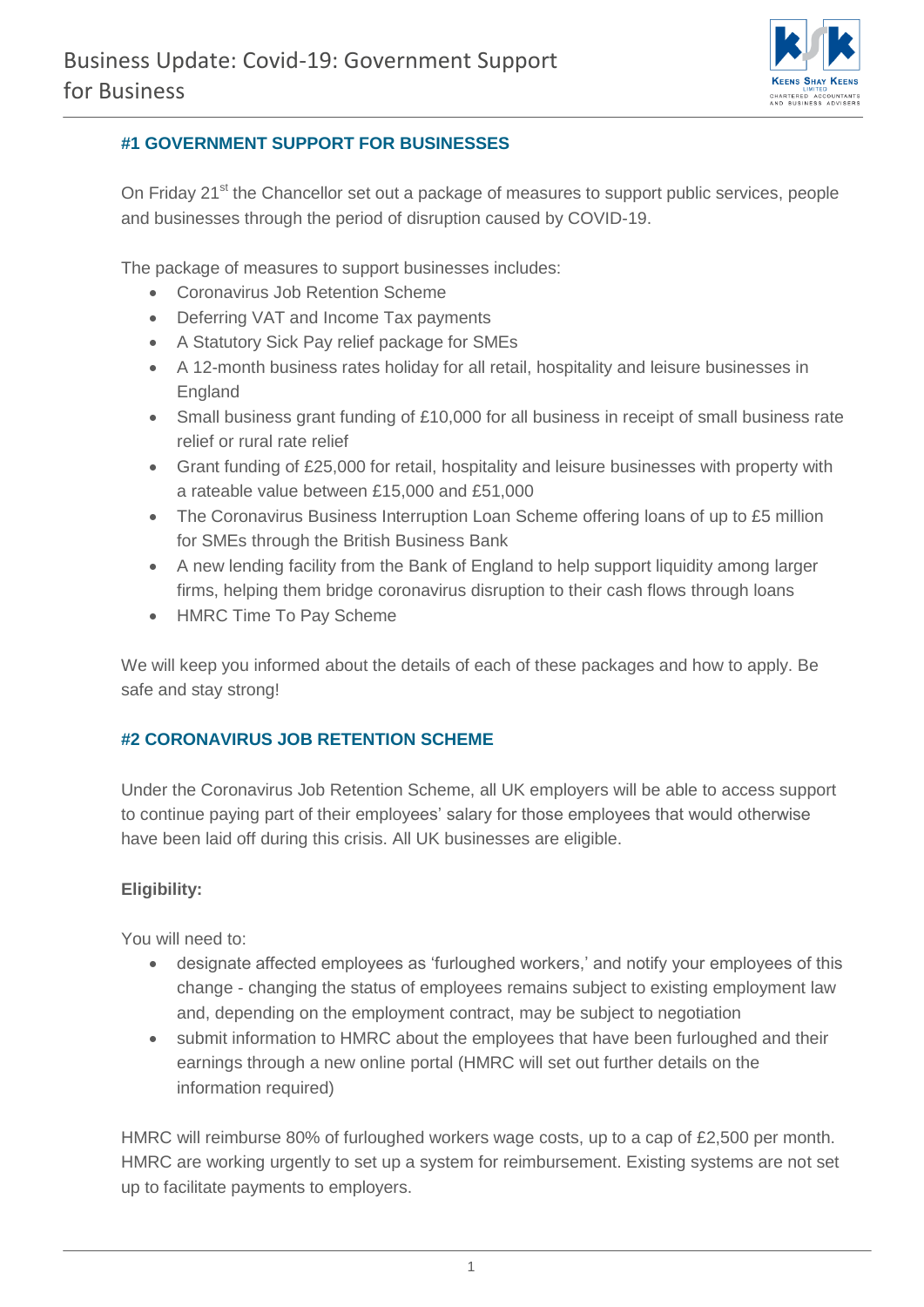

#### **#3 DEFERRING VAT AND INCOME TAX PAYMENTS**

The Government will support businesses by deferring Valued Added Tax (VAT) payments for 3 months. If you're self-employed, Income Tax payments due in July 2020 under the Self-Assessment system will be deferred to January 2021.

## **VAT**

For VAT, the deferral will apply from 20 March 2020 until 30 June 2020.

All UK businesses are eligible.

#### **How to access the scheme**

This is an automatic offer with no applications required. Businesses will not need to make a VAT payment during this period. Taxpayers will be given until the end of the 2020 to 2021 tax year to pay any liabilities that have accumulated during the deferral period. VAT refunds and reclaims will be paid by the government as normal.

#### **INCOME TAX**

For Income Tax Self-Assessment, payments due on the 31 July 2020 will be deferred until the 31 January 2021.

If you are self-employed you are eligible. This is an automatic offer with no applications required.

No penalties or interest for late payment will be charged in the deferral period. HMRC have also scaled up their Time to Pay offer to all firms and individuals who are in temporary financial distress as a result of Covid-19 and have outstanding tax liabilities.

## **#4 SUPPORT FOR BUSINESSES WHO ARE PAYING SICK PAY TO EMPLOYEES**

The Government will make legislation to allow small-and medium-sized businesses and employers to reclaim Statutory Sick Pay (SSP) paid for sickness absence due to COVID-19. The eligibility criteria for the scheme will be as follows:

- this refund will cover up to 2 weeks' SSP per eligible employee who has been off work because of COVID-19
- employers with fewer than 250 employees will be eligible the size of an employer will be determined by the number of people they employed as of 28 February 2020
- employers will be able to reclaim expenditure for any employee who has claimed SSP (according to the new eligibility criteria) as a result of COVID-19
- employers should maintain records of staff absences and payments of SSP, but employees will not need to provide a GP fit note. If evidence is required by an employer, those with symptoms of coronavirus can get an isolation note from NHS 111 online and those who live with someone that has symptoms can get a note from the NHS website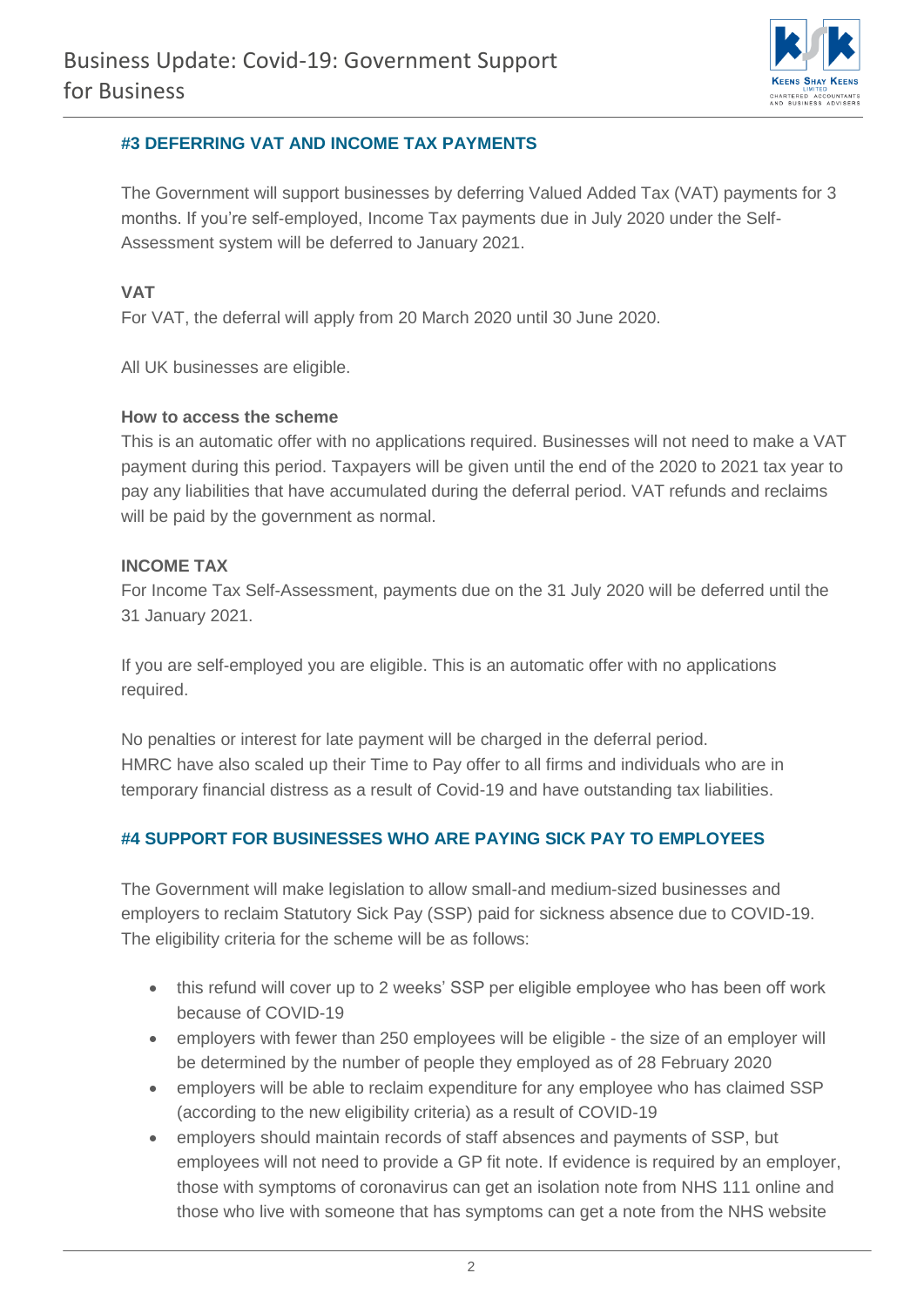

- eligible period for the scheme will commence the day after the regulations on the extension of SSP to those staying at home comes into force
- the government will work with employers over the coming months to set up the repayment mechanism for employers as soon as possible.

You are eligible for the scheme if your business is UK based and your business is a small or medium-sized and employs fewer than 250 employees as of 28 February 2020.

# **#5 SUPPORT FOR BUSINESSES THAT PAY BUSINESS RATES**

#### **Business rates holiday for retail, hospitality and leisure businesses**

The Government is introducing a business rates holiday for retail, hospitality and leisure businesses in England for the 2020 to 2021 tax year.

Businesses that received the retail discount in the 2019 to 2020 tax year will be rebilled by their local authority as soon as possible.

You are eligible for the business rates holiday if:

- your business is based in England
- your business is in the retail, hospitality and/or leisure sector
- Properties that will benefit from the relief will be occupied hereditaments that are wholly or mainly being used:
	- o as shops, restaurants, cafes, drinking establishments, cinemas and live music venues
	- o for assembly and leisure
	- o as hotels, guest & boarding premises and self-catering accommodation

## **How to access the scheme:**

There is no action for you. This will apply to your next council tax bill in April 2020. However, local authorities may have to reissue your bill automatically to exclude the business rate charge. They will do this as soon as possible.

See:<https://www.gov.uk/calculate-your-business-rates> where you can estimate the business rate charge you will no longer have to pay and further guidance can be found at: <https://www.gov.uk/government/publications/business-rates-retail-discount-guidance>

## **#6 CASH GRANTS FOR RETAIL, HOSPITALITY AND LEISURE BUSINESSES**

The Retail and Hospitality Grant Scheme provides businesses in the retail, hospitality and leisure sectors with a cash grant of up to £25,000 per property. For businesses in these sectors with a rateable value of under £15,000, they will receive a grant of £10,000. For businesses in these sectors with a rateable value of between £15,001 and £51,000, they will receive a grant of £25,000.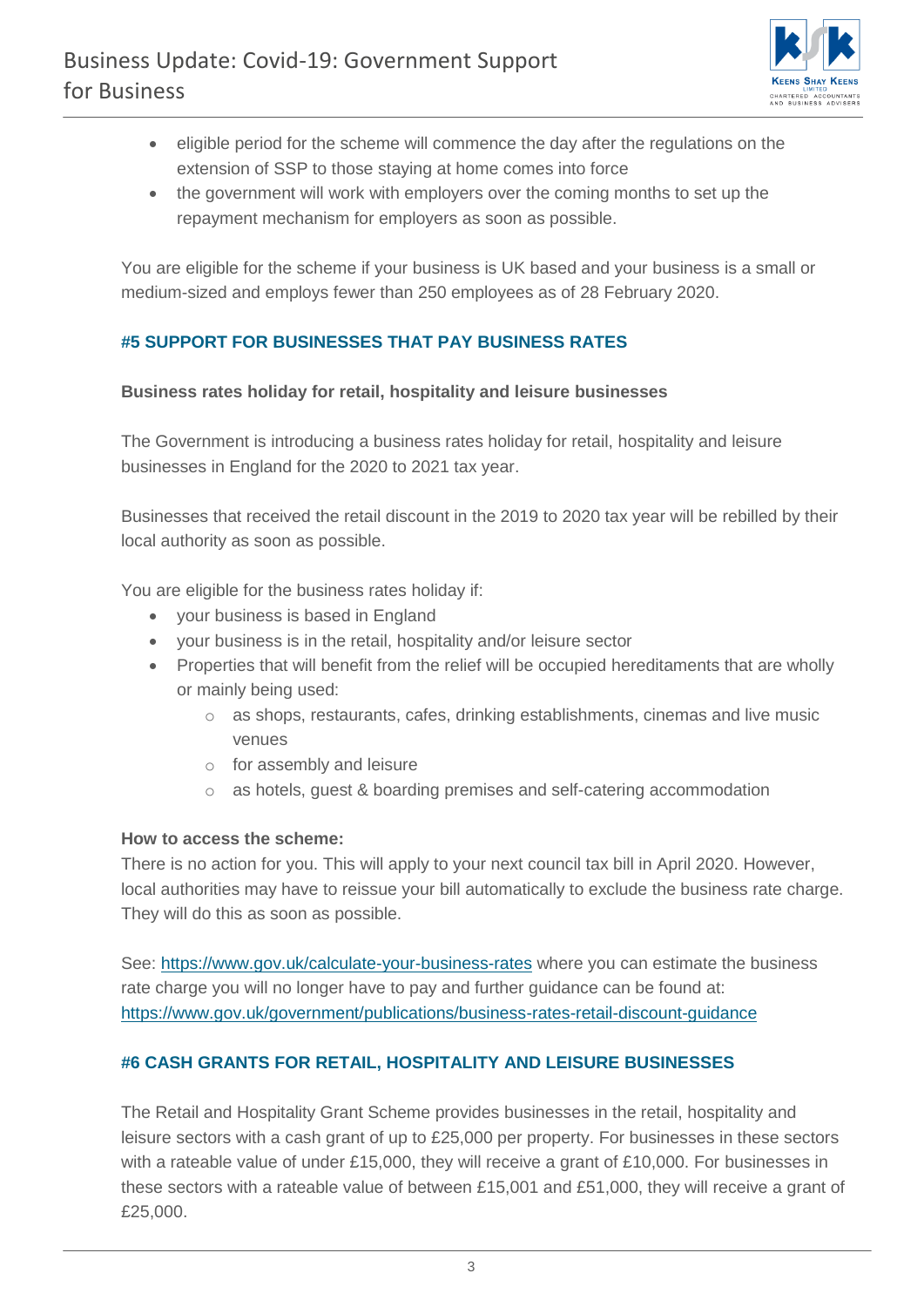

You are eligible for the grant if:

- your business is based in England
- your business is in the retail, hospitality and/or leisure sector

Properties that will benefit from the relief will be occupied hereditaments that are wholly or mainly being used:

- as shops, restaurants, cafes, drinking establishments, cinemas and live music venues
- for assembly and leisure
- as hotels, guest and boarding premises and self-catering accommodation

#### **Accessing the scheme:**

You do not need to do anything. Your local authority will write to you if you are eligible for this grant. Guidance for local authorities on the scheme will be provided shortly. Any enquiries on eligibility for, or provision of, the reliefs and grants should be directed to the relevant local authority.

To find your local authority:<https://www.gov.uk/find-local-council>

## **#7 SUPPORT FOR BUSINESSES THAT PAY LITTLE OR NO BUSINESS RATES**

The government will provide additional Small Business Grant Scheme funding for local authorities to support small businesses that already pay little or no business rates because of small business rate relief (SBBR), rural rate relief (RRR) and tapered relief. This will provide a one-off grant of £10,000 to eligible businesses to help meet their ongoing business costs.

You are eligible if:

- your business is based in England
- you are a small business and already receive SBBR and/or RRR
- you are a business that occupies property

#### **How to access the scheme**

You do not need to do anything. Your local authority will write to you if you are eligible for this grant. Guidance for local authorities on the scheme will be provided shortly.

Any enquiries on eligibility for, or provision of, the reliefs and grants should be directed to the relevant local authority.

To find your local authority:<https://www.gov.uk/find-local-council>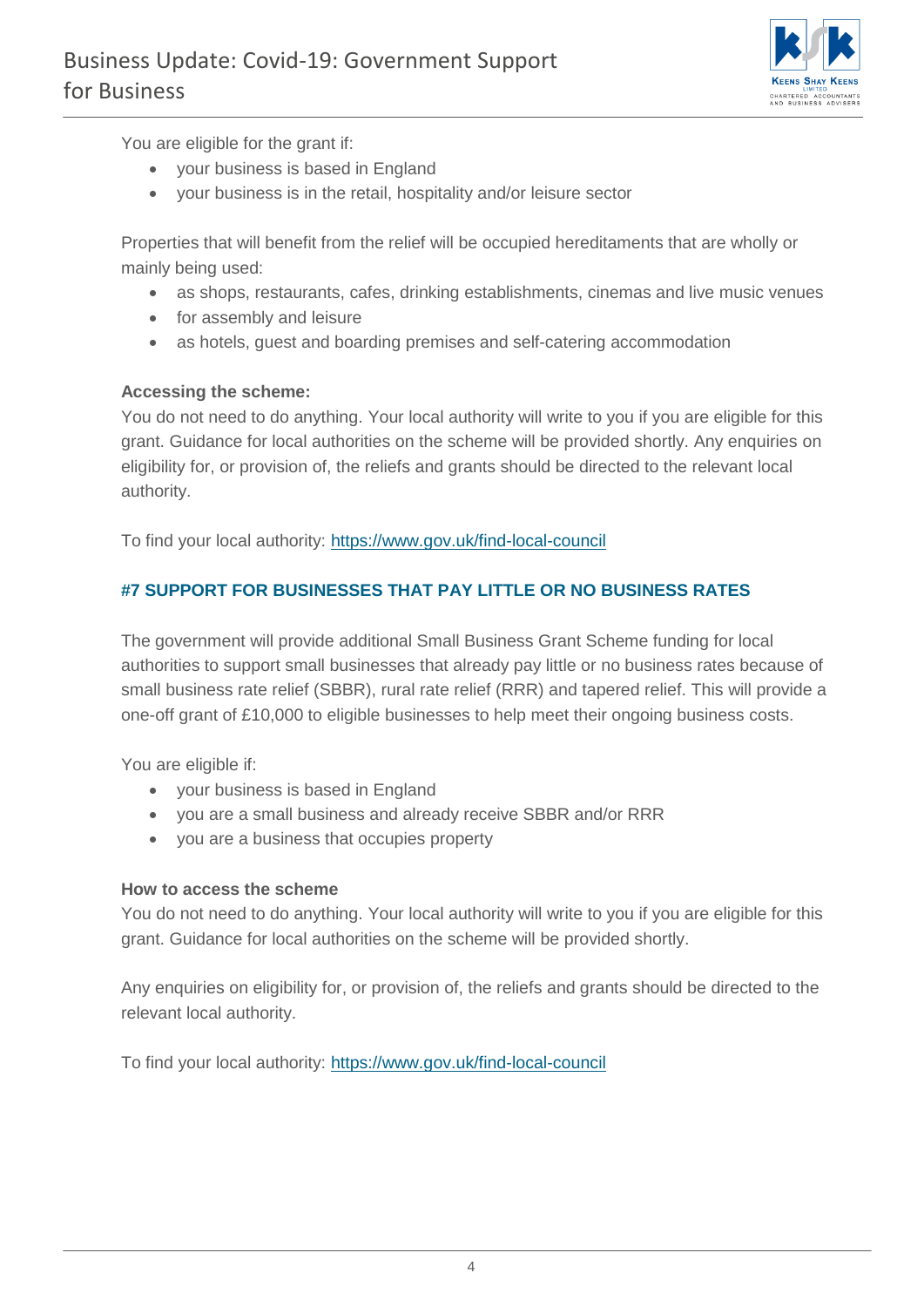

# **#8 SUPPORT FOR BUSINESSES THROUGH THE CORONAVIRUS BUSINESS INTERRUPTION LOAN SCHEME**

A new temporary Coronavirus Business Interruption Loan Scheme, delivered by the British Business Bank, will launch this week to support primarily small and medium-sized businesses to access bank lending and overdrafts.

The government will provide lenders with a guarantee of 80% on each loan (subject to a perlender cap on claims) to give lenders further confidence in continuing to provide finance to SMEs. The government will not charge businesses or banks for this guarantee, and the Scheme will support loans of up to £5 million in value.

Businesses can access the first 12 months of that finance interest free, as government will cover the first 12 months of interest payments.

#### **You are eligible for the scheme if:**

- your business is UK based, with turnover of no more than £45 million per year
- your business meets the other British Business Bank eligibility criteria

#### **How to access the scheme**

The full rules of the Scheme and the list of accredited lenders is available on the British Business Bank website: [https://www.british-business-bank.co.uk/ourpartners/coronavirus](https://www.british-business-bank.co.uk/ourpartners/coronavirus-business-interruption-loan-scheme-cbils/)[business-interruption-loan-scheme-cbils/](https://www.british-business-bank.co.uk/ourpartners/coronavirus-business-interruption-loan-scheme-cbils/)

All the major banks will offer the Scheme once it has launched. There are 40 accredited providers in all.

You should talk to your bank or finance provider (not the British Business Bank) as soon as possible and discuss your business plan with them. This will help your finance provider to act quickly once the Scheme has launched. If you have an existing loan with monthly repayments you may want to ask for a repayment holiday to help with cash flow.

The scheme will be available from early next week commencing 23 March. We will keep you informed on how to apply as the details emerge.

# **#9 SUPPORT FOR LARGER FIRMS THROUGH THE COVID-19 CORPORATE FINANCING FACILITY**

Under the new Covid-19 Corporate Financing Facility, the Bank of England will buy short term debt from larger companies.

This will support your company if it has been affected by a short-term funding squeeze and allow you to finance your short-term liabilities. It will also support corporate finance markets overall and ease the supply of credit to all firms. All UK businesses are eligible. he scheme will be available early in week beginning 23 March 2020. We will provide information on how to